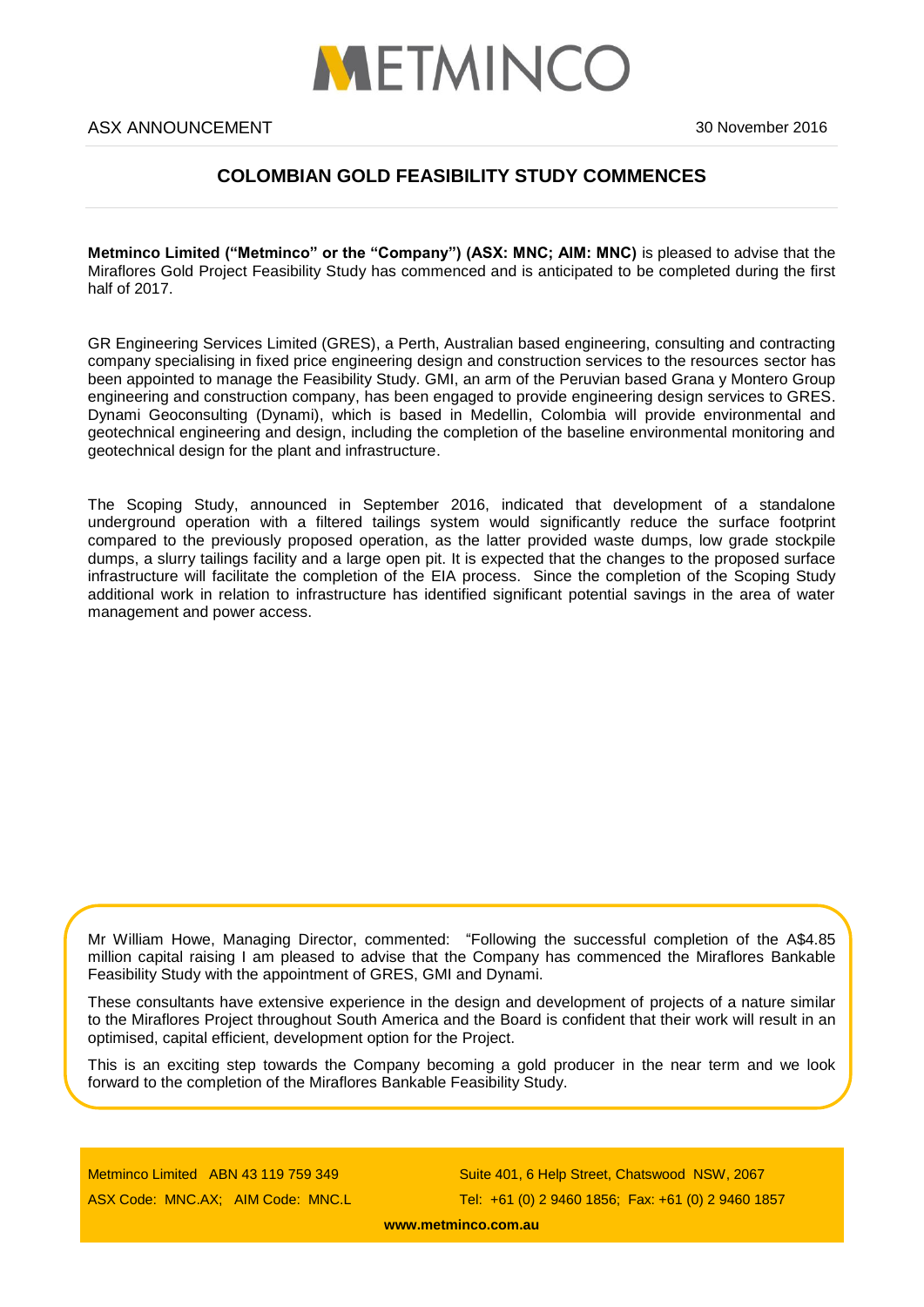## **FEASIBILITY STUDY**

GRES has been engaged to complete the Feasibility Study on the Miraflores Gold Project (the Project) which will utilise the relevant information from previous studies with a focus on innovative treatment options to be considered on the basis of:

- Revenue generated from schedule and predicted process recovery for each modified flowsheet;
- Capital cost reduction (compared to previous process studied);
- Operating cost reduction (compared to previous process studied); and,
- Project risk, constructability and operability.

The Feasibility Study work will encompass a processing facility and supporting infrastructure for the Miraflores Project at a treatment capacity of approximately 500,000 tonnes of underground ore per annum, to produce approximately 50,000oz/Au per annum.

The battery limits for the Feasibility Study will be from the Run of Mine pad to the cake discharge of the tailings filters and water treatment plant discharge point. Infrastructure associated with water supply and return process water from the tailings filter and treatment plant will be within the scope. Products generated from the Project will be gold and silver concentrates and/or dore. Product security while in the confines of the plant will form part of the scope, however, the transport, security and refining of the Products is outside the battery limits.

Power supply will be from a nominated point but power supply options may be explored within the scope.

#### **TAILING STORAGE FACILITY**

Metminco has appointed GMI to undertake the preliminary design for the Tailings Storage Facility. This work will be undertaken by GMI under the supervision of GRES. GMI specializes in the geotechnical design. construction and operation of such facilities. Dynami will complete the requisite permitting and EIA for the Tailings Storage Facility.

#### **EIS AND GEOTECHNICAL ENGINEERING**

Dynami has been awarded the contract to provide Feasibility Study level geotechnical and Environment Impact Assessment work for the Miraflores Gold Project.

The Scope of Work includes all tasks required for an Environmental Impact Assessment and the update of the Environmental Baseline such that an Environmental Licence can be obtained for the Project. Additionally, geotechnical feasibility-level designs for mine facilities (plant foundations, cuts and fills, roads) and tailings management on the Tesorito site will be developed.

**William Howe Managing Director**